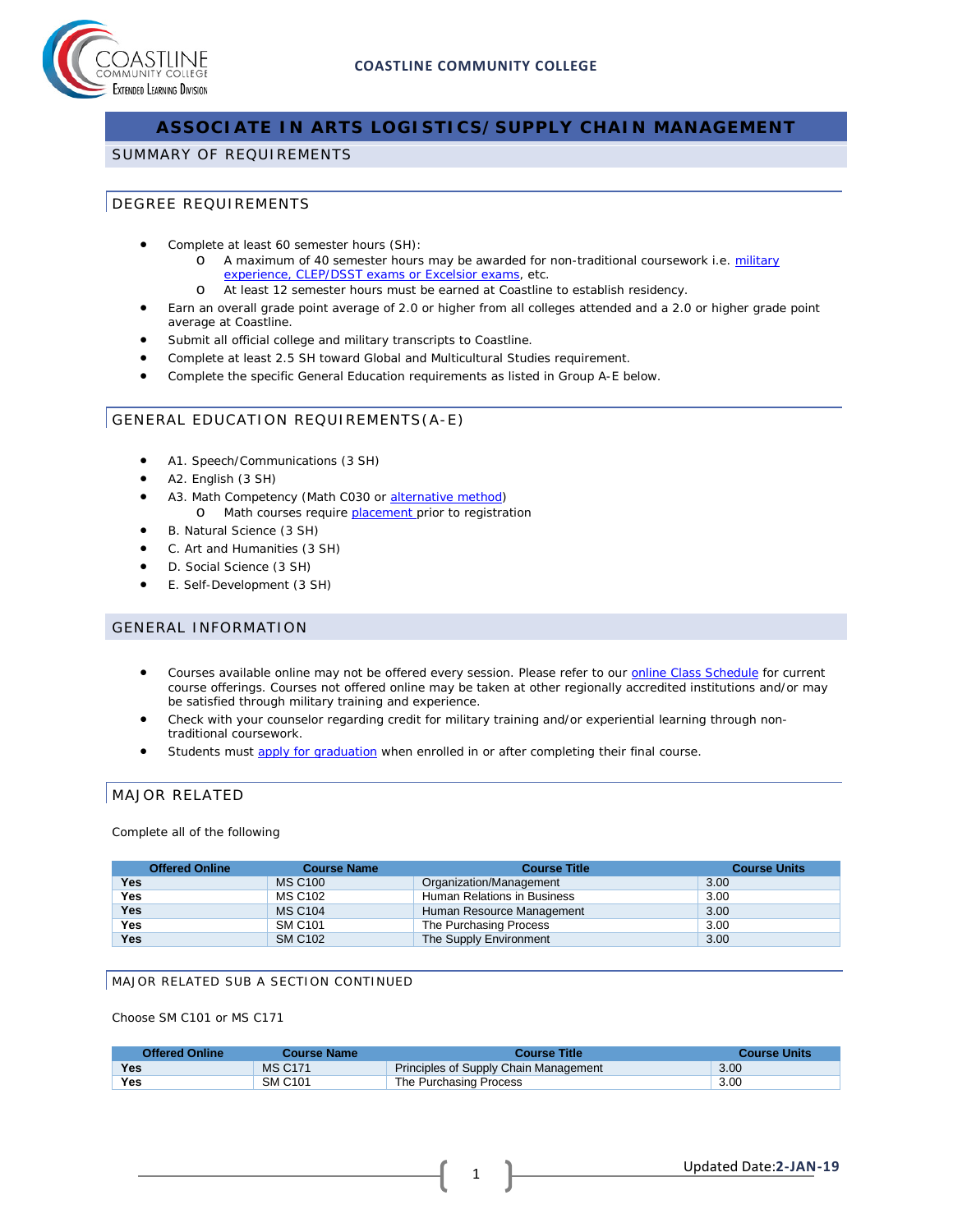

#### MAJOR RELATED SUB B SECTION CONTINUED

Choose SM C102 or MS C172

| <b>Offered Online</b> | Course Name    | <b>Course Title</b>     | <b>Course Units</b> |
|-----------------------|----------------|-------------------------|---------------------|
| <b>Yes</b>            | <b>MS C172</b> | Supply Chain Operations | 3.00                |
| Yes                   | <b>SM C102</b> | The Supply Environment  | 3.00                |

#### MAJOR PROGRAM ELECTIVES

Choose 2 of the following courses

| <b>Offered Online</b> | <b>Course Name</b>    | <b>Course Title</b>                         | <b>Course Units</b> |
|-----------------------|-----------------------|---------------------------------------------|---------------------|
| Yes                   | ACCT C <sub>100</sub> | Introduction to Accounting                  | 3.00                |
| Yes                   | <b>BC C112</b>        | Office Organization                         | 3.00                |
| Yes                   | <b>BUS C100</b>       | Introduction to Business                    | 3.00                |
| Yes                   | <b>BUS C150</b>       | Introduction to Marketing                   | 3.00                |
| Yes                   | <b>BUS C222</b>       | <b>Small Business Operation &amp; Mgmt</b>  | 3.00                |
| <b>No</b>             | <b>BUS C284</b>       | Work-Based Learning                         | 3.00                |
| Yes                   | <b>CIS C100</b>       | Intro to Business Information System        | 3.00                |
| Yes                   | <b>MS C101</b>        | Management/Employee Communication           | 3.00                |
| <b>No</b>             | <b>SM C104</b>        | <b>Supplier Cost Reduction/Negotiations</b> | 3.00                |
| No                    | <b>SM C204</b>        | Supply Chain Logistics Management           | 3.00                |

#### A1. COMMUNICATIONS

3 semester hours required

MCOM C100 and CMST C150 may not be used to satisfy more than one general education requirement.

| <b>Offered Online</b> | <b>Course Name</b> | <b>Course Title</b>                | <b>Course Units</b> |
|-----------------------|--------------------|------------------------------------|---------------------|
| <b>No</b>             | CMST C110          | <b>Public Speaking</b>             | 3.00                |
| Yes                   | CMST C150          | Intercultural Communication        | 3.00                |
| Yes                   | MCOM C100          | Introduction to Mass Communication | 3.00                |

#### A2. ENGLISH COMPETENCY

3 semester hours required

Students transferring to a 4-year institution should take ENGL C100

| <b>Offered Online</b> | <b>Course Name</b>    | <b>Course Title</b>         | <b>Course Units</b> |
|-----------------------|-----------------------|-----------------------------|---------------------|
| <b>Yes</b>            | ENGL C <sub>100</sub> | <b>Freshman Composition</b> | 3.00                |
| No                    | ENGL C109             | Essay Writing               | 3.00                |
| Yes                   | ENGL C135             | <b>Business Writing</b>     | 3.00                |

#### A3. MATH COMPETENCY

Required

Satisfied by completion of MATH C030, C045, C100, C115, C120, C160, C170, C180 or C185 (or equivalent course at any regionally accredited institution) with a grade of 'C' or better OR submit eligible placement results into MATH C100 OR completion of two years of high school algebra with a grade of 'C' or better OR passing the ASSET exam: Intermediate Algebra score of 35 or higher OR via Multiple Measure Assessment Project. More information on the Multiple Measure Assessment Project can be found on our [placement webpage.](http://military.coastline.edu/active-duty/page.cfm?LinkID=1446)

|            | <b>Offered Online</b> | Course Name | Course Title         | <b>Course Units</b> |
|------------|-----------------------|-------------|----------------------|---------------------|
| <b>Yes</b> |                       | MATH C030   | Intermediate Algebra | 4.00                |
| <b>Yes</b> |                       | MATH C100   | Liberal Arts Math    | 3.00                |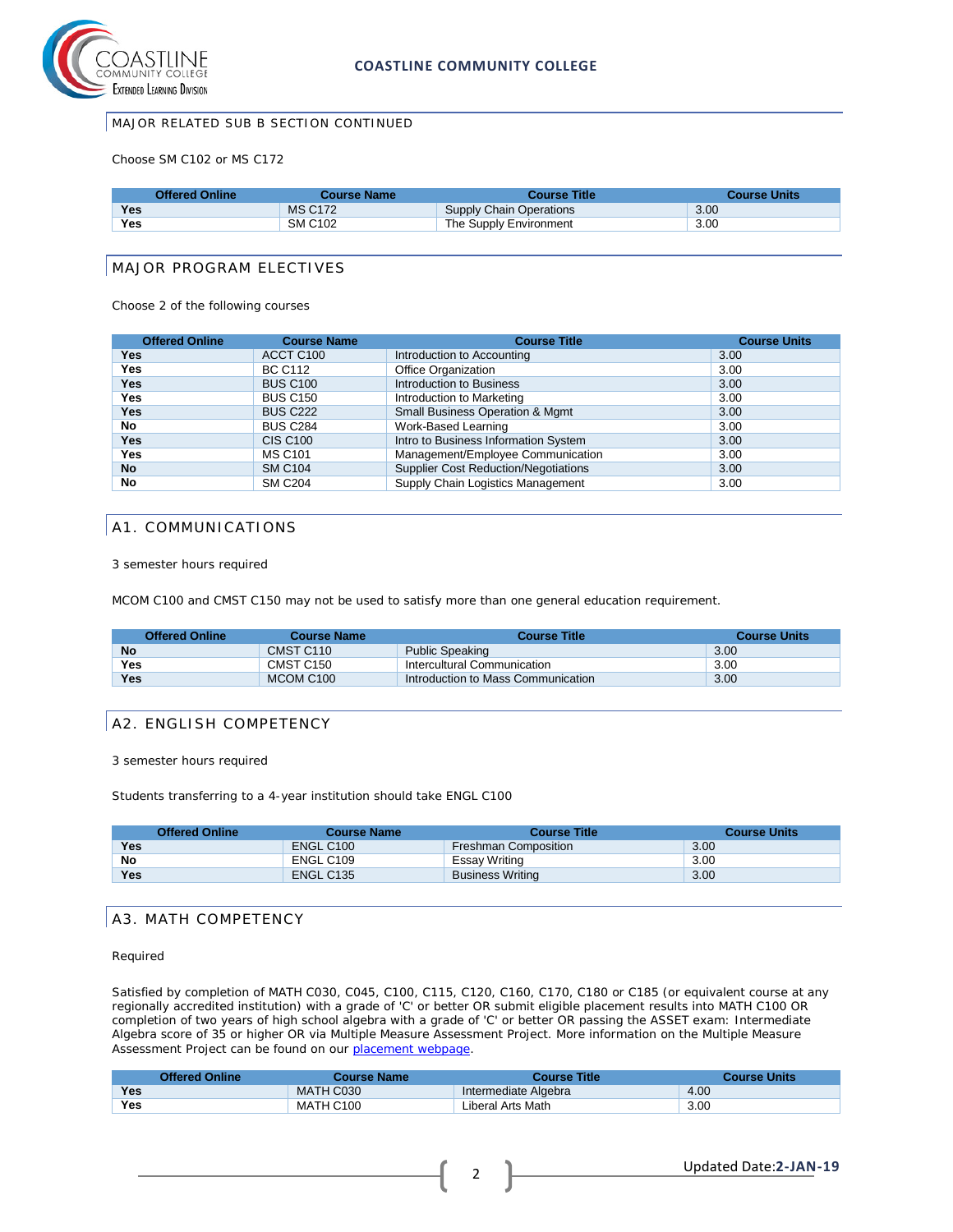

#### **COASTLINE COMMUNITY COLLEGE**

|            | <b>Offered Online</b> | <b>Course Name</b> | <b>Course Title</b> | <b>Course Units</b> |
|------------|-----------------------|--------------------|---------------------|---------------------|
| Yes        |                       | MATH C115          | College Algebra     | 4.00                |
| <b>Yes</b> |                       | MATH C120          | Trigonometry        | 3.00                |
| <b>Yes</b> |                       | MATH C160          | Intro to Statistics | 4.00                |
| <b>Yes</b> |                       | MATH C180          | Calculus 1          | 5.00                |
| Yes        |                       | MATH C185          | Calculus 2          | 5.00                |

## **B1. PHYSICAL SCIENCE**

3 semester hours required from B1 or B2

|            | <b>Offered Online</b> | <b>Course Name</b> | <b>Course Title</b>       | <b>Course Units</b> |
|------------|-----------------------|--------------------|---------------------------|---------------------|
| <b>Yes</b> |                       | ASTR C100          | Introduction to Astronomy | 3.00                |
| Yes        |                       | CHEM C100          | Chemistry and Living      | 3.00                |
| <b>Yes</b> |                       | CHEM C110          | Intro to Chemistry        | 5.00                |
| <b>Yes</b> |                       | GEOL C105          | <b>General Geology</b>    | 3.00                |
| <b>Yes</b> |                       | GEOL C105L         | Geology Lab               | 1.00                |
| Yes        |                       | PHYS C110          | Intro to Physics          | 3.00                |
| Yes        |                       | PHYS C110L         | Conceptual Physics Lab    | 1.00                |

## B2. LIFE SCIENCE

3 semester hours required from B1 or B2

| <b>Offered Online</b> | <b>Course Name</b> | <b>Course Title</b>                         | <b>Course Units</b> |
|-----------------------|--------------------|---------------------------------------------|---------------------|
| Yes                   | <b>BIOL C100</b>   | Introduction to Biology                     | 3.00                |
| Yes                   | BIOL C100C         | Intro to Biology Lecture/Lab                | 4.00                |
| Yes                   | <b>BIOL C100L</b>  | Introduction to Biology Lab                 | 1.00                |
| Yes                   | <b>BIOL C102</b>   | Intro to Concepts of Anatomy and Physiology | 3.00                |
| Yes                   | <b>BIOL C120</b>   | Biology of Aging                            | 3.00                |
| <b>Yes</b>            | BIOL C221          | Anatomy/Physiology                          | 4.00                |
| <b>Yes</b>            | ECOL C100          | Human Ecology                               | 3.00                |
| Yes                   | MRSC C100          | Intro Marine Science                        | 3.00                |

# C1. ARTS

3 semester hours required from C1 Arts or C2 Humanities

| 3.00 |
|------|
|      |
| 3.00 |
| 3.00 |
| 3.00 |
|      |

## C2. HUMANITIES

3 semester hours required from C1 Arts or C2 Humanities

| <b>Offered Online</b> | <b>Course Name</b>    | <b>Course Title</b>                    | <b>Course Units</b> |
|-----------------------|-----------------------|----------------------------------------|---------------------|
| Yes.                  | ENGL C <sub>102</sub> | <b>Critical Reasoning</b>              | 3.00                |
| Yes                   | ENGL C143             | Children's Literature                  | 3.00                |
| <b>Yes</b>            | ENGL C145             | American Literature: Short Story       | 3.00                |
| Yes                   | <b>HIST C125</b>      | Modern Iraqi History & Culture         | 3.00                |
| <b>Yes</b>            | <b>HIST C161</b>      | World History to 1500                  | 3.00                |
| Yes                   | <b>HIST C162</b>      | World History From 1500                | 3.00                |
| <b>Yes</b>            | <b>HIST C170</b>      | U.S. History to 1876                   | 3.00                |
| Yes                   | <b>HIST C175</b>      | U.S. History Since 1876                | 3.00                |
| <b>Yes</b>            | <b>HIST C180</b>      | Western Civilization to 1550           | 3.00                |
| Yes                   | <b>HIST C185</b>      | Western Civilization Since 1550        | 3.00                |
| <b>Yes</b>            | <b>HUM C110</b>       | Humanities through the Arts            | 3.00                |
| Yes                   | <b>HUM C135</b>       | History and Appreciation of the Cinema | 3.00                |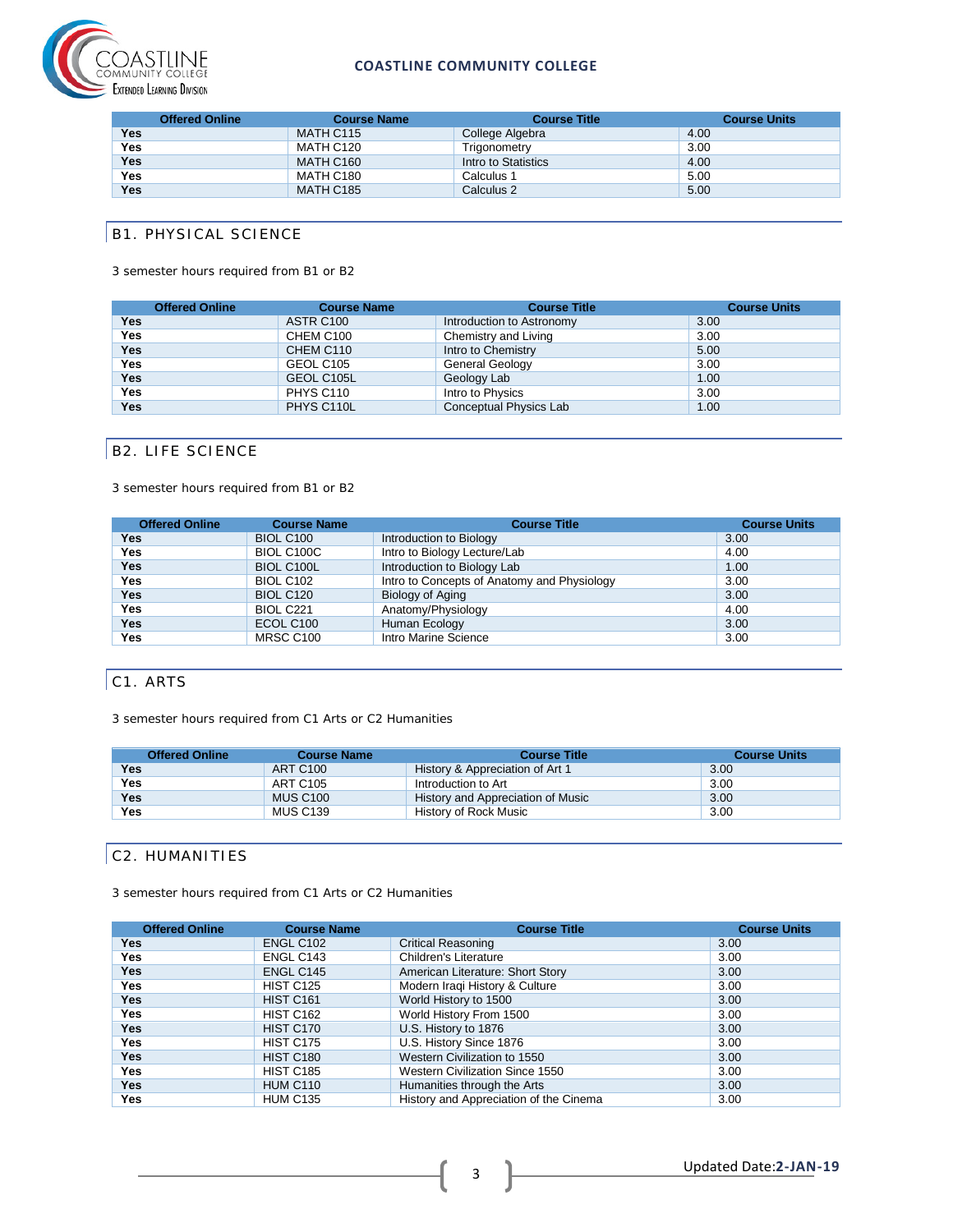

#### **COASTLINE COMMUNITY COLLEGE**

| <b>Offered Online</b> | <b>Course Name</b> | <b>Course Title</b>         | <b>Course Units</b> |
|-----------------------|--------------------|-----------------------------|---------------------|
| Yes                   | <b>PHIL C100</b>   | Introduction to Philosophy  | 3.00                |
| <b>Yes</b>            | PHIL C115          | Logic and Critical Thinking | 3.00                |
| <b>Yes</b>            | PHIL C120          | <b>Ethics</b>               | 3.00                |
| <b>Yes</b>            | SPAN C180A         | Elem Spanish 1A             | 2.50                |
| <b>Yes</b>            | SPAN C180B         | Elem Spanish 1B             | 2.50                |

# D. SOCIAL SCIENCES

3 semester hours required

| <b>Offered Online</b> | <b>Course Name</b> | <b>Course Title</b>                 | <b>Course Units</b> |
|-----------------------|--------------------|-------------------------------------|---------------------|
| <b>Yes</b>            | ANTH C100          | <b>Cultural Anthropology</b>        | 3.00                |
| <b>Yes</b>            | ANTH C185          | Physical Anthropology               | 3.00                |
| <b>Yes</b>            | <b>CJ C140</b>     | Introduction to Criminal Justice    | 3.00                |
| <b>Yes</b>            | CMST C150          | Intercultural Communication         | 3.00                |
| <b>Yes</b>            | ECON C170          | Principles of Microeconomics        | 3.00                |
| <b>Yes</b>            | ECON C175          | Principles of Macroeconomics        | 3.00                |
| <b>Yes</b>            | <b>HIST C125</b>   | Modern Iraqi History & Culture      | 3.00                |
| <b>Yes</b>            | <b>HIST C161</b>   | World History to 1500               | 3.00                |
| <b>Yes</b>            | <b>HIST C162</b>   | World History From 1500             | 3.00                |
| <b>Yes</b>            | HIST C170          | U.S. History to 1876                | 3.00                |
| <b>Yes</b>            | HIST C175          | U.S. History Since 1876             | 3.00                |
| <b>Yes</b>            | <b>HIST C180</b>   | Western Civilization to 1550        | 3.00                |
| <b>Yes</b>            | MCOM C100          | Introduction to Mass Communication  | 3.00                |
| <b>Yes</b>            | PSCI C180          | American Government                 | 3.00                |
| <b>Yes</b>            | <b>PSYC C100</b>   | Introduction to Psychology          | 3.00                |
| <b>Yes</b>            | PSYC C116          | Child Growth /Development           | 3.00                |
| <b>Yes</b>            | PSYC C118          | Life Span Development Psychology    | 3.00                |
| <b>Yes</b>            | PSYC C170          | Psychology of Aging                 | 3.00                |
| <b>Yes</b>            | <b>PSYC C255</b>   | Abnormal Psychology                 | 3.00                |
| <b>Yes</b>            | <b>PSYC C280</b>   | Introduction to Research Methods    | 4.00                |
| <b>Yes</b>            | <b>SOC C100</b>    | Introduction to Sociology           | 3.00                |
| <b>Yes</b>            | <b>SOC C110</b>    | Introduction to Marriage and Family | 3.00                |
| <b>Yes</b>            | <b>SOC C120</b>    | Introduction to Gerontology         | 3.00                |

## E. SELF-DEVELOPMENT

3 semester hours required

Satisfied by Military Basic Training

| <b>Offered Online</b> | <b>Course Name</b> | <b>Course Title</b>                            | <b>Course Units</b> |
|-----------------------|--------------------|------------------------------------------------|---------------------|
| Yes                   | <b>BUS C120</b>    | Personal Financial Planning                    | 3.00                |
| Yes                   | <b>FN C170</b>     | <b>Food and Nutrition</b>                      | 3.00                |
| <b>No</b>             | <b>FN C175</b>     | Nutrition and Aging                            | 3.00                |
| No                    | GERO C120          | Prof Issues/Gerontology                        | 3.00                |
| Yes                   | HLTH C100          | Health                                         | 3.00                |
| No                    | HLTH C175          | <b>Healthy Aging</b>                           | 3.00                |
| <b>No</b>             | <b>PE C189</b>     | Exercise Assessment and Program Implementation | 3.00                |
| Yes                   | <b>PE C190</b>     | Physiology of Exercise                         | 3.00                |
| Yes                   | <b>PSYC C116</b>   | Child Growth /Development                      | 3.00                |
| Yes                   | PSYC C118          | Life Span Development Psychology               | 3.00                |
| Yes                   | <b>PSYC C170</b>   | Psychology of Aging                            | 3.00                |

# GLOBAL MULTICULTURAL STUDIES

2.5 semester hours required

Course credit may apply towards Groups C, D or Free Electives.

| <b>Offered Online</b> | <b>Course Name</b> | <b>Course Title</b>   | <b>Course Units</b> |
|-----------------------|--------------------|-----------------------|---------------------|
| <b>Yes</b>            | ANTH C100          | Cultural Anthropology | 3.00                |